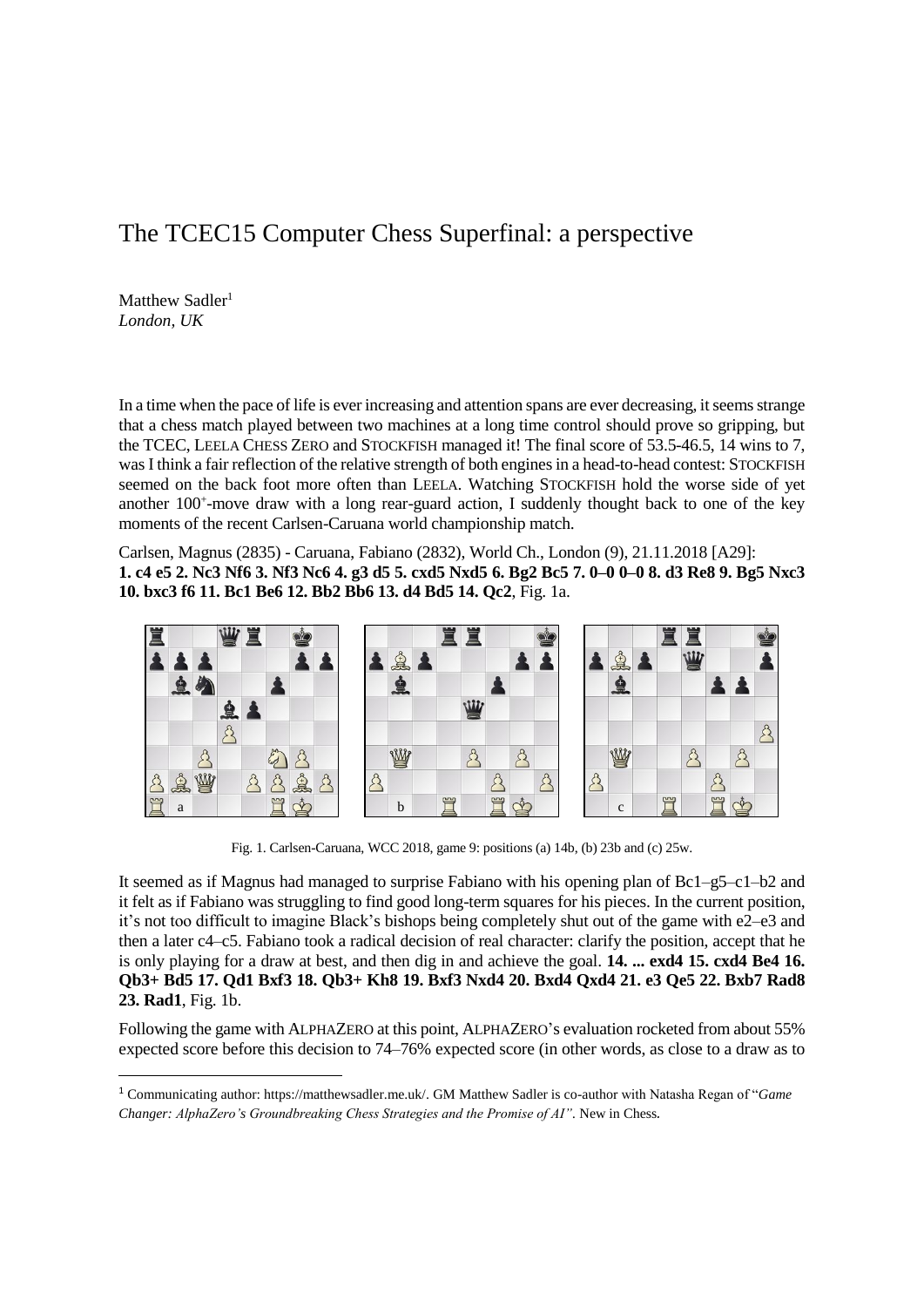a win for White, and very far away from a White loss!).<sup>2</sup> However, although it looked very nice, it was completely unclear how White could convert this advantage into a win if Black took some crucial decisions on the kingside. **23. ... Qe7** carefully preventing Qf7. **24. h4 g6**, Fig. 1c.

A key moment. The first step to increasing White's advantage would be to add a pressure point on to Black's kingside with h4–h5 (achieving this adds another 5% expected score to ALPHAZERO's evaluation), and it's crucial that Black should prevent this by setting up a kingside pawn structure with ... h5 and ... f5. Judging from his next move, Magnus trusted Fabiano to play this plan and tried to prevent it but it gave Fabiano a concrete way to make White's king as unsafe as Black's and in the end Fabiano made his defensive task look easy. It isn't but both these guys are something special!

## **25. h5 gxh5 26. Qc4 f5 27. Bf3 h4 28. Rxd8 Rxd8 29. gxh4 Rg8+ 30. Kh1 Qf6** … ½–½, m57.

This type of defence is extremely difficult for a human to perform for more than just a single game due to the concentration and energy required to hold a cheerless position together for many moves, and the difficulty of judging in advance whether such a passive position is truly holdable. None of these difficulties means anything to STOCKFISH however and it manages to prove the viability of this method of defence in many situations! For example, in game 44 after the very dodgy Black opening sequence **1. e4 e5 2. Nf3 Nc6 3. Bc4 Nf6 4. Ng5 d5 5. exd5 Nxd5**, STOCKFISH steered the game with the modest **6.d4 Be6** to the type of position illustrated in Fig. 2a.



Fig. 2. (a) LCZERO – STOCKFISH game 44, pos. 35b and (b) STOCKFISH – LCZERO, game 43, pos. 15b.

Not much fun for Black, LEELA was happy but STOCKFISH held it together with little difficulty. The contrast with LEELA's style of defence could not be greater: Fig. 2b is what LEELA steered for after 14 moves. You can see why matches between LEELA and STOCKFISH are such fun to watch! Two 3600 strength engines find radically different ways to play an opening position. In this case, STOCKFISH's dogged trench warfare fared better than LEELA's activity but that was certainly not always the case in the match.

Two of the most impressive games in the match arose in the Trompovsky where LEELA managed to score 2-0 from a balanced starting position. In particular, game 61 showed the full range of qualities that make LEELA a difficult opponent for STOCKFISH. The opening was **1. d4 Nf6 2. Bg5 Ne4 3. Bf4 c5 4. f3 Qa5+ 5. c3 Nf6 6. d5 Qb6 7. Bc1 d6 8. e4 e6 9. c4 g6 10. Ne2 Bg7 11. Nec3 0–0 12. Be2 Ne8 13. h4 h6 14. g4 Qd8 15. Be3 f5 16. f4 Qe7 17. h5 g5 18. Qd2 e5 19. fxg5 f4 20. Bf2 hxg5**, Fig. 3a.

 $\overline{\phantom{a}}$ 

<sup>2</sup> [https://www.youtube.com/watch?v=Pc9WBrkmUEs.](https://www.youtube.com/watch?v=Pc9WBrkmUEs) The author's comments on WCC2018 games 11 & 9 (Petroff and English), and on ALPHAZERO's perspective on these games.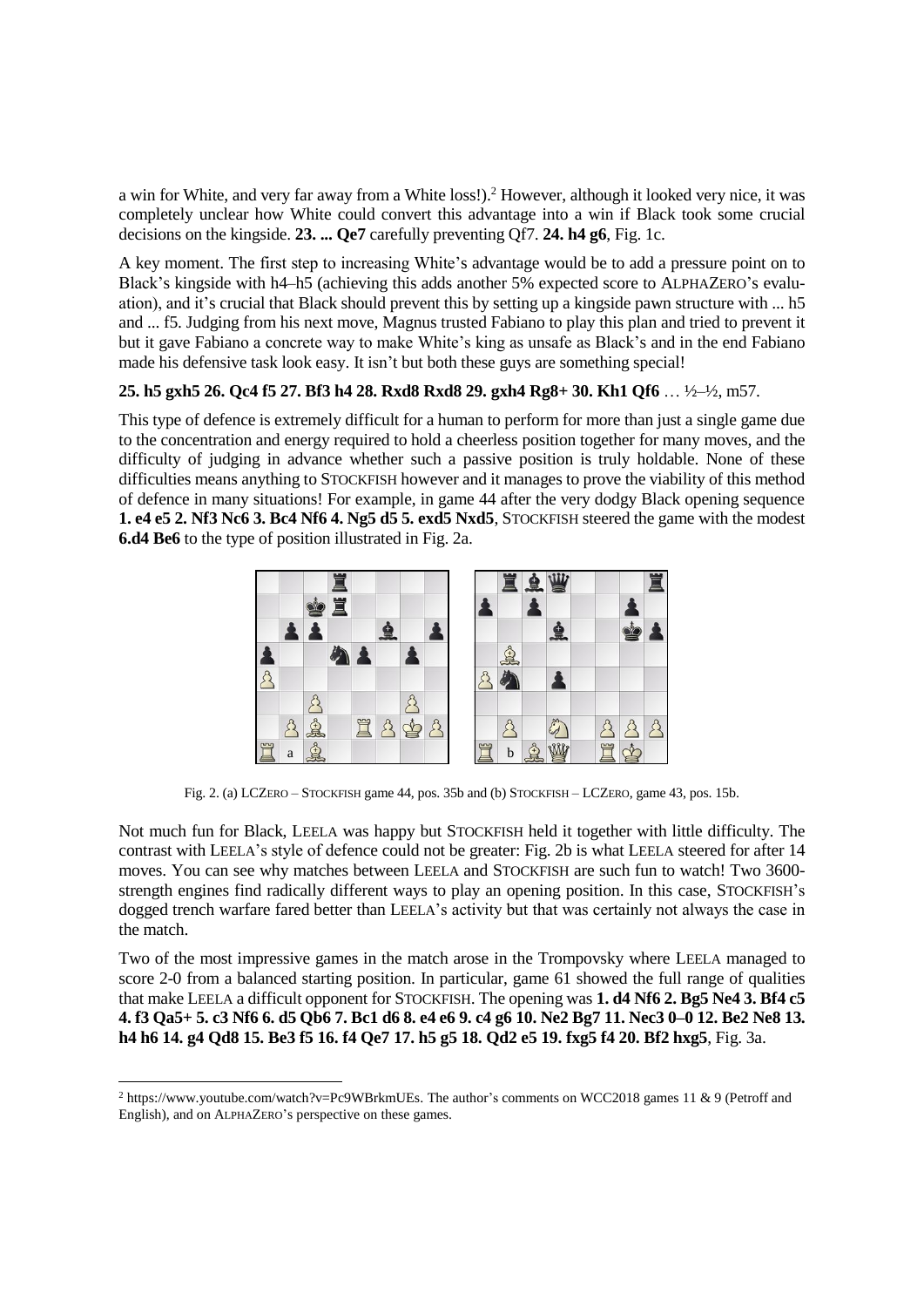STOCKFISH had played the opening in an aggressive and creative fashion. As a White **1. d4** player who favours the Samisch against the King's Indian, I could easily imagine being attracted by the pawn storm that STOCKFISH implemented in the game. However, it was extremely impressive how LEELA steered the game into this pawn structure, correctly evaluating the position as much more promising for Black. Even as late as move 32, STOCKFISH was still evaluating the position as  $0.00$  while BLUEFISH<sup>3</sup> was even on 0.74. White's essential problem is that with the kingside blocked, the major action will take place on the queenside. However, White's kingside structure - particularly the pawn on g4 - is so fragile that White will always need pieces there to defend it, and this reduces the forces that White can commit to either attacking or defending on the queenside. In other words, we have a "total board" situation in which the situation on the kingside affects the situation on the queenside in the middle to long-term. There were many examples in the ALPHAZERO–STOCKFISH match where this situation proved difficult for STOCKFISH to evaluate properly, and we see the same effect here.



Fig. 3. Game 61, STOCKFISH 19050918 – LCZERO v0.21.1-nT40.T8.610, positions (a) 21w, (b) 43b and (c) 56w.

.

Forgive me for mentioning ALPHAZERO so often but there was another episode later in the game that really reminded me of its play. In Fig. 3b, White is in a bad way: despite performing miracles on the kingside, STOCKFISH has not managed to generate any threats there while the push ...g5–g4 always hangs over White's position. Black has also made progress on the queenside, but it isn't obvious how Black should proceed. LEELA takes an exceptional decision, showing a complete disregard for materialism, giving back the doubled pawn on c4. The reason only became clear to me after studying LEELA's PV.

## **43. … c3 44. Bxc3 Qd7 45. Qd1 Bb4 46. Ka1 Qb7 47. Qc2 a5 48. Qe2 Qd7 49. Qd1 c4 50. a3 Qb5 51. Qc2 Qe8 52. Be2 Qd7 53. Bf3 Qb5 54. Bd1 Bxc3 55. Nxc3 Qc5**, Fig. 3c.

LEELA has tiptoed towards revealing the reason for **43. … c3** after Fig. 3b: it allows Black to follow up with **...c4** which opens the a7–g1 diagonal for the black queen to invade! That's how you get your pieces active! Again, it's one of the things that most struck me in ALPHAZERO's play: mobility and optionality always count more than material.

The impression might arise that STOCKFISH just plays poorly in blocked centre positions, but I don't think that's completely accurate. Game 45 in which, as in Fig. 4, STOCKFISH turned position 11b into positions 85b and 98b, as well as some of the impressive games that STOCKFISH won on the White side of the King's Indian, are not the work of a poor player! However, it seems to me that STOCKFISH does need somewhat more of a flying start in such positions than LEELA. A blocked position in which the

 $\overline{\phantom{a}}$ <sup>3</sup> BLUEFISH: a kibitzing development version of STOCKFISH - on 176 threads and with 7-man endgame tables!